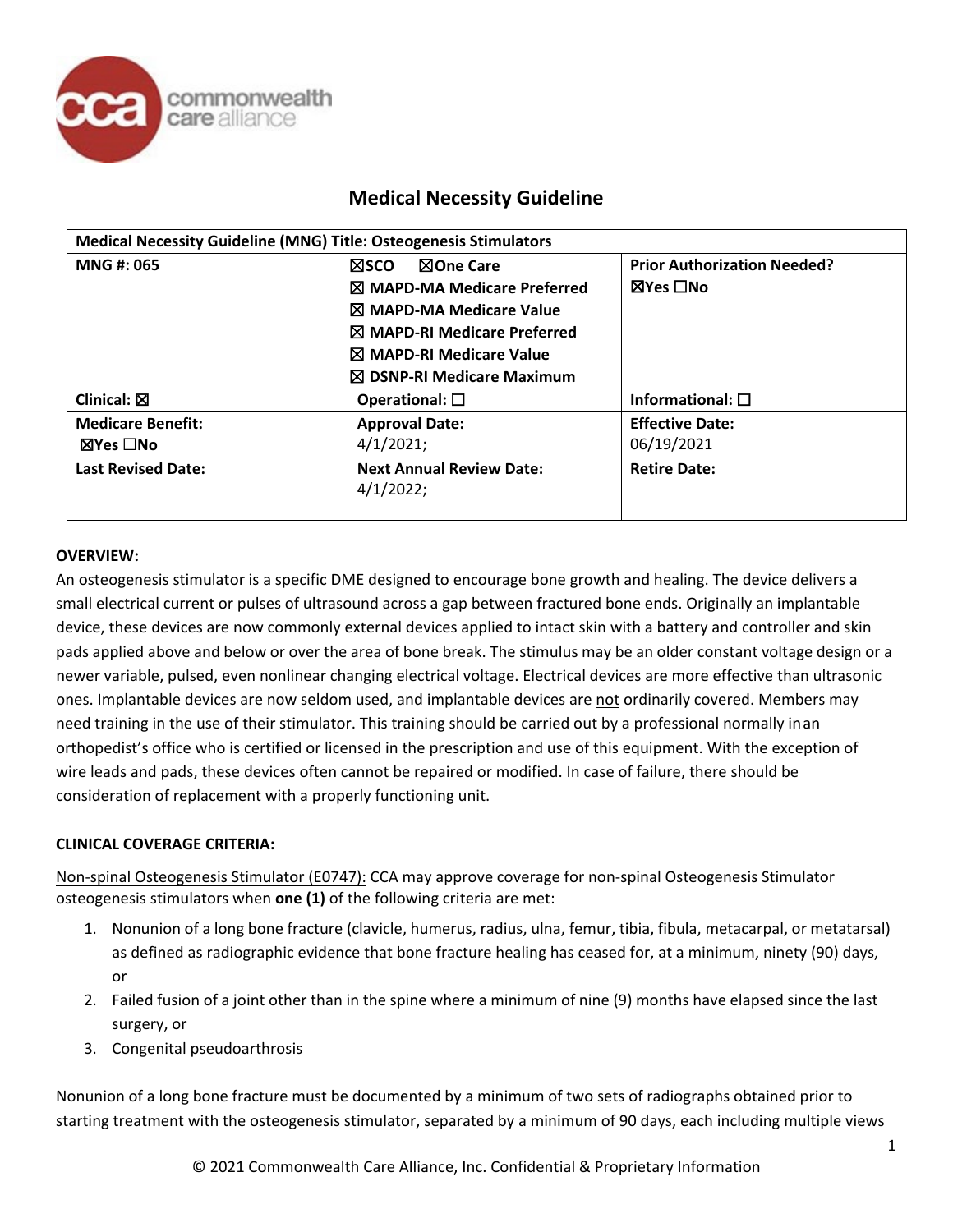

of the fracture site, and with a written interpretation by a treating practitioner stating that there has been no clinically significant evidence of fracture healing between the two sets of radiographs.

Spinal electrical osteogenesis stimulator (E0748): CCA may approve coverage for spinal electrical osteogenesis stimulators when **one (1)** of the following criteria are met:

- 1. Failed spinal fusion where a minimum of nine months has elapsed since the last surgery, or
- 2. Following a multilevel spinal fusion surgery (i.e., one which involves 3 or more vertebrae [e.g., L3-L5, L4-S1, etc]), or
- 3. Following spinal fusion surgery where there is a history of a previously failed spinal fusion at the samesite.

Ultrasonic osteogenesis stimulator (E0760): CCA may approve coverage for spinal electrical osteogenesis stimulators when **all** of the following criteria are met:

- 1. Nonunion of a fracture as defined as radiographic evidence that bone fracture healing has ceased for, at a minimum, ninety (90) days; and
- 2. The fracture is not of the skull or vertebrae; and
- 3. The fracture is not tumor related.

Prior authorization requests must include:

- 1. Nonunion of a long bone fracture must be documented by a minimum of two sets of radiographs obtained prior to starting treatment with the osteogenesis stimulator, separated by a minimum of 90 days, each including multiple views of the fracture site, and with a written interpretation by a treating practitioner stating that there has been no clinically significant evidence of fracture healing between the two sets ofradiographs.
- 2. Quotation of the supplier's charges in accordance with their CCA contract.

#### **Determination of need:**

N/A

### **LIMITATIONS/EXCLUSIONS:**

- 1. An ultrasonic osteogenesis stimulator will be denied as not medically necessary if it is used with other noninvasive osteogenesis stimulators.
- 2. Use of an ultrasonic osteogenesis stimulator for the treatment of a fresh fracture or delayed union will be denied as not medically necessary.
- 3. An ultrasonic osteogenesis stimulator will be denied as not medically necessary if it is used with other noninvasive osteogenesis stimulators.
- 4. This device must be obtained from an in-network vendor. Out of Network vendor devices are not covered services when similar in network devices are available.

#### **KEY CARE PLANNING CONSIDERATIONS:**

- Is the bone gap  $<$  1 cm in width? (Preferably Yes)
- Has the member shown potential to use the equipment appropriately?
- Will training result in the member's independent use of the equipment?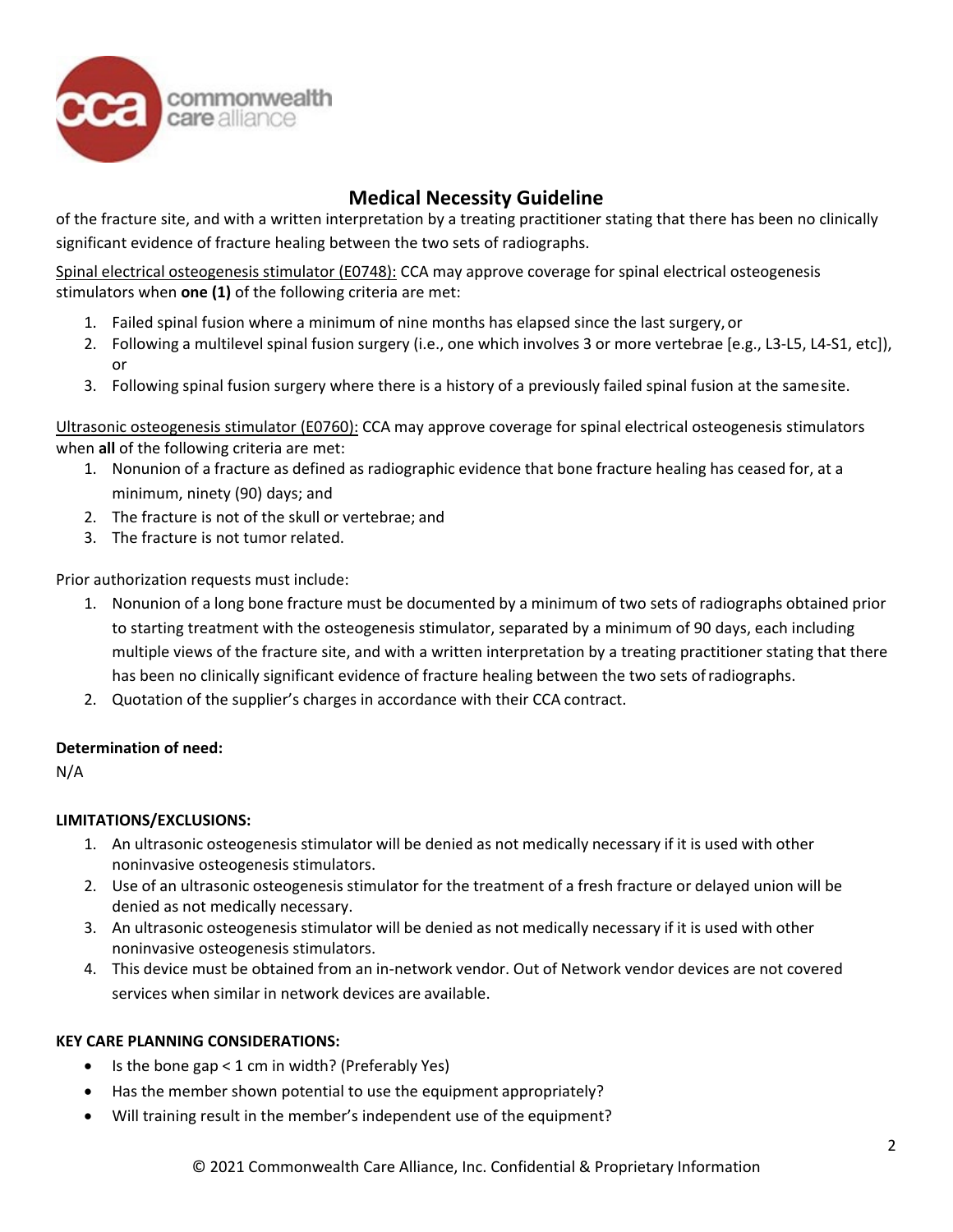

- Has the member's status changed since receiving this equipment?
- Has the memberstopped wearing this equipment due to weight, chafe, annoyance, memory loss, or change in their personal care planning?
- What are the consequences of not having this equipment worn?
- Has this piece of equipment broken more than once?
- If so, does the member need to be re-evaluated for a more appropriate piece of equipment that will meet their needs without breakage?

#### **AUTHORIZATION:**

N/A

#### **RELATED REFERENCES:**

#### **References:**

Local Coverage Determination (LCD): Osteogenesis Stimulators (L33796). Original effective date 10/1/2015, revision effective date 1/1/2020. [https://www.cms.gov/medicare-coverage-database/details/lcd](https://www.cms.gov/medicare-coverage-database/details/lcd-details.aspx?lcdid=33796&ver=17&KeyWord=stimulator&KeyWordLookUp=Title&KeyWordSearchType=Exact&bc=CAAAAAAAAAAA)[details.aspx?lcdid=33796&ver=17&KeyWord=stimulator&KeyWordLookUp=Title&KeyWordSearchType=Exact&bc=CAAA](https://www.cms.gov/medicare-coverage-database/details/lcd-details.aspx?lcdid=33796&ver=17&KeyWord=stimulator&KeyWordLookUp=Title&KeyWordSearchType=Exact&bc=CAAAAAAAAAAA) [AAAAAAAA. A](https://www.cms.gov/medicare-coverage-database/details/lcd-details.aspx?lcdid=33796&ver=17&KeyWord=stimulator&KeyWordLookUp=Title&KeyWordSearchType=Exact&bc=CAAAAAAAAAAA)ccessed 3/29/2021.

Griffin XL, Costa ML, Parsons N, Smith N. Electromagnetic field stimulation for treating delayed union or non-union of long bone fractures in adults. Cochrane Database of Systematic Reviews 2011, Abstract

#### **ATTACHMENTS:**

| <b>EXHIBIT A</b> |  |
|------------------|--|
| <b>EXHIBIT B</b> |  |

#### **REVISION LOG:**

| <b>REVISION</b> | <b>DESCRIPTION</b> |
|-----------------|--------------------|
| <b>DATE</b>     |                    |
|                 |                    |
|                 |                    |
|                 |                    |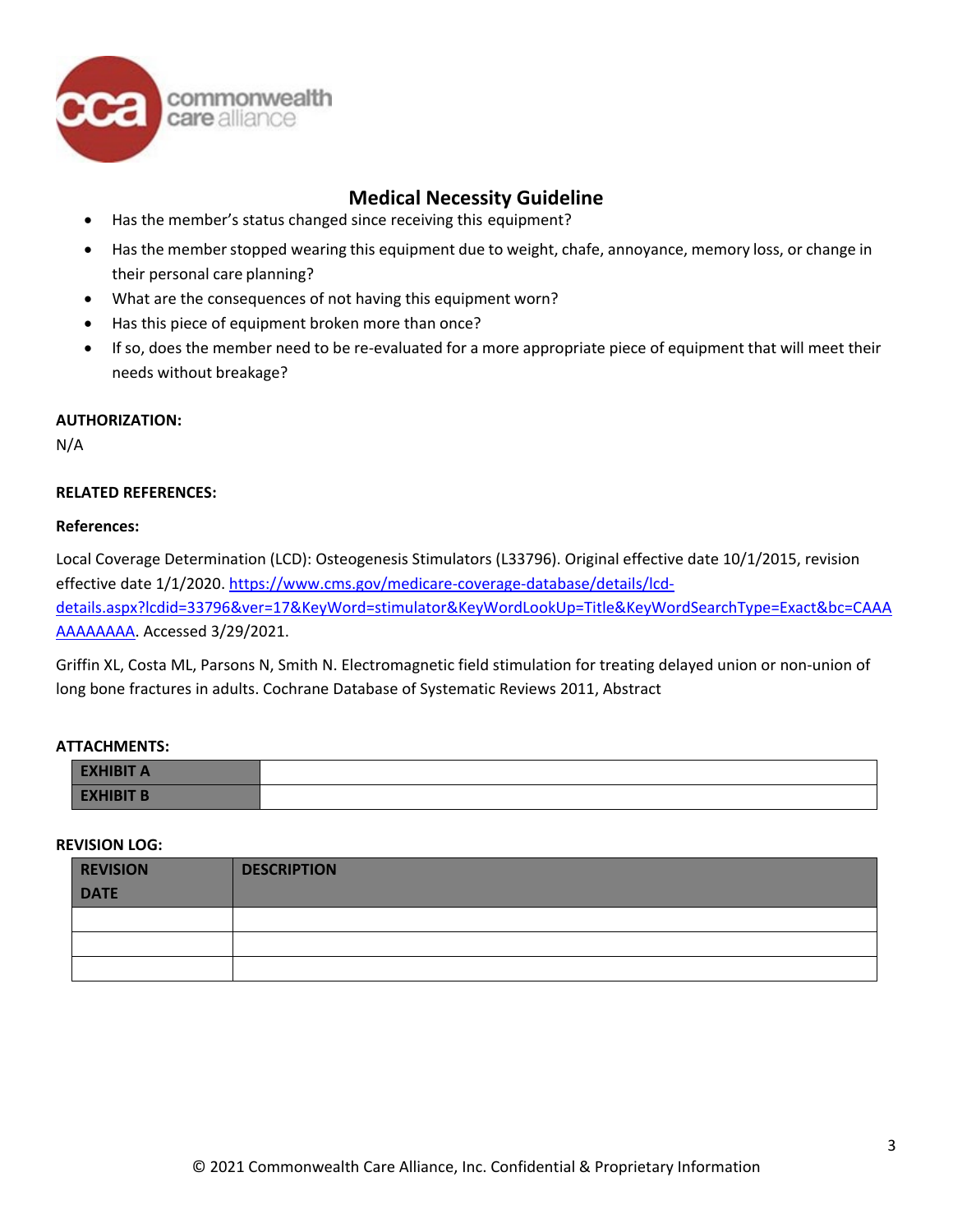

#### **APPROVALS:**

| Douglas Hsu, MD                                                         | Vice President, Medical Policy and<br><b>Utilization Management</b> |
|-------------------------------------------------------------------------|---------------------------------------------------------------------|
| <b>CCA Senior Clinical Lead [Print]</b>                                 | <b>Title [Print]</b>                                                |
| $-$ tu-                                                                 | 4/1/2021                                                            |
| Signature                                                               | <b>Date</b>                                                         |
| Click here to enter text.<br><b>CCA Senior Operational Lead [Print]</b> | <b>Title [Print]</b>                                                |
| Signature                                                               | <b>Date</b>                                                         |
| Lori Tishler, MD                                                        | Sr. Vice President, Medical Services                                |
| <b>CCA CMO or Designee [Print]</b>                                      | <b>Title [Print]</b>                                                |
| All Tishler                                                             | 4/1/2021                                                            |
| Signature                                                               | <b>Date</b>                                                         |